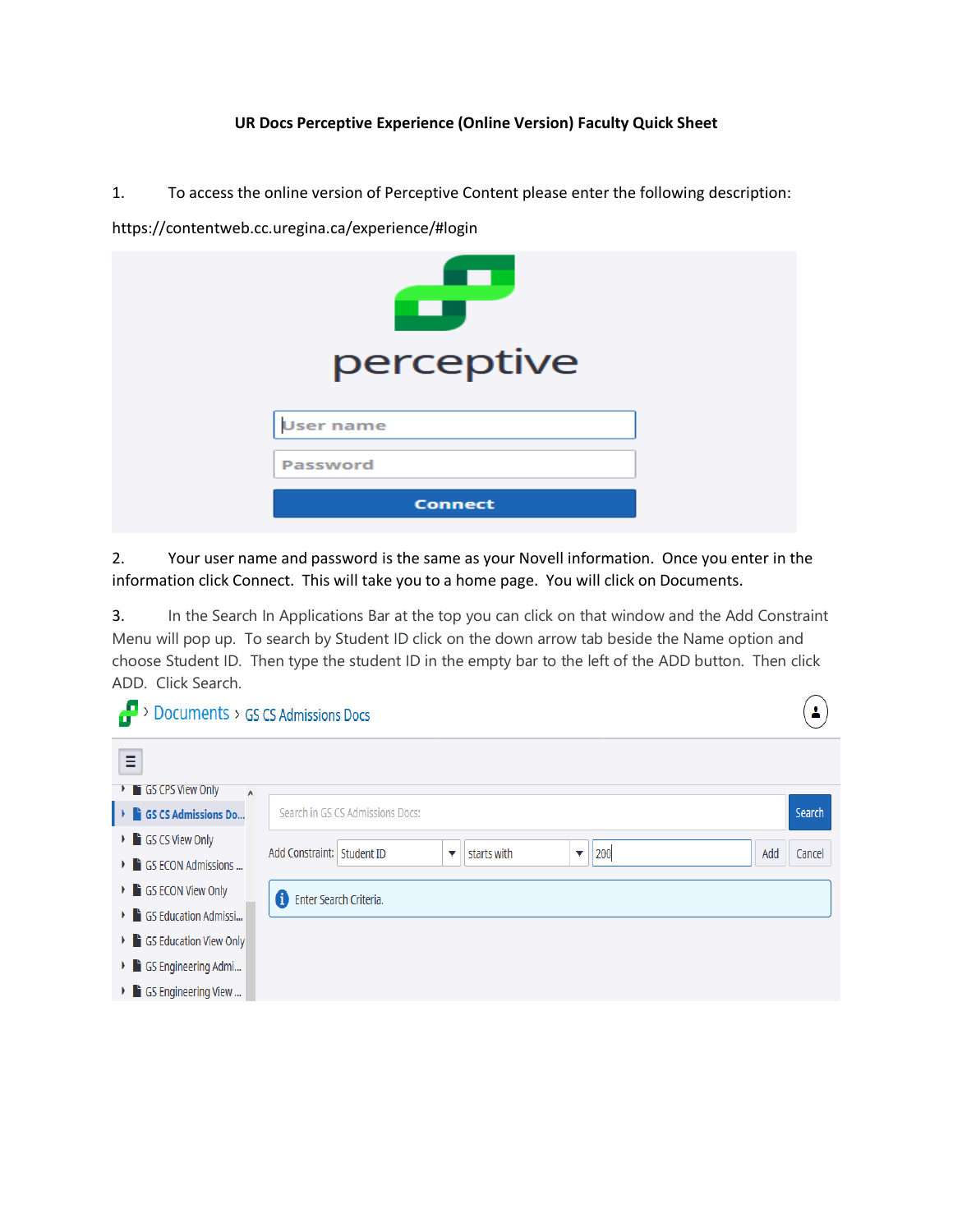4. To navigate the documents you can click on the arrows at the bottom left of the page or at the top left of the page it will show the full page view and you can simply click on the page you wish to view. > Documents > FGSR All Documents \ 321Z4C6\_0073BD5GF00011E  $\left( \bullet \right)$ 



5. If you wish to view all of the related documents attached to that particular student you will need to click on the icon near the top right of the page that looks like a piece of paper with bullet points. This button is called the Show or Hide Related Documents. A large window will appear at the bottom of your screen with a list of the documents available for view when you click on them. To hide this window you can click the Show & Hide Related Documents button one more time and it will disappear.